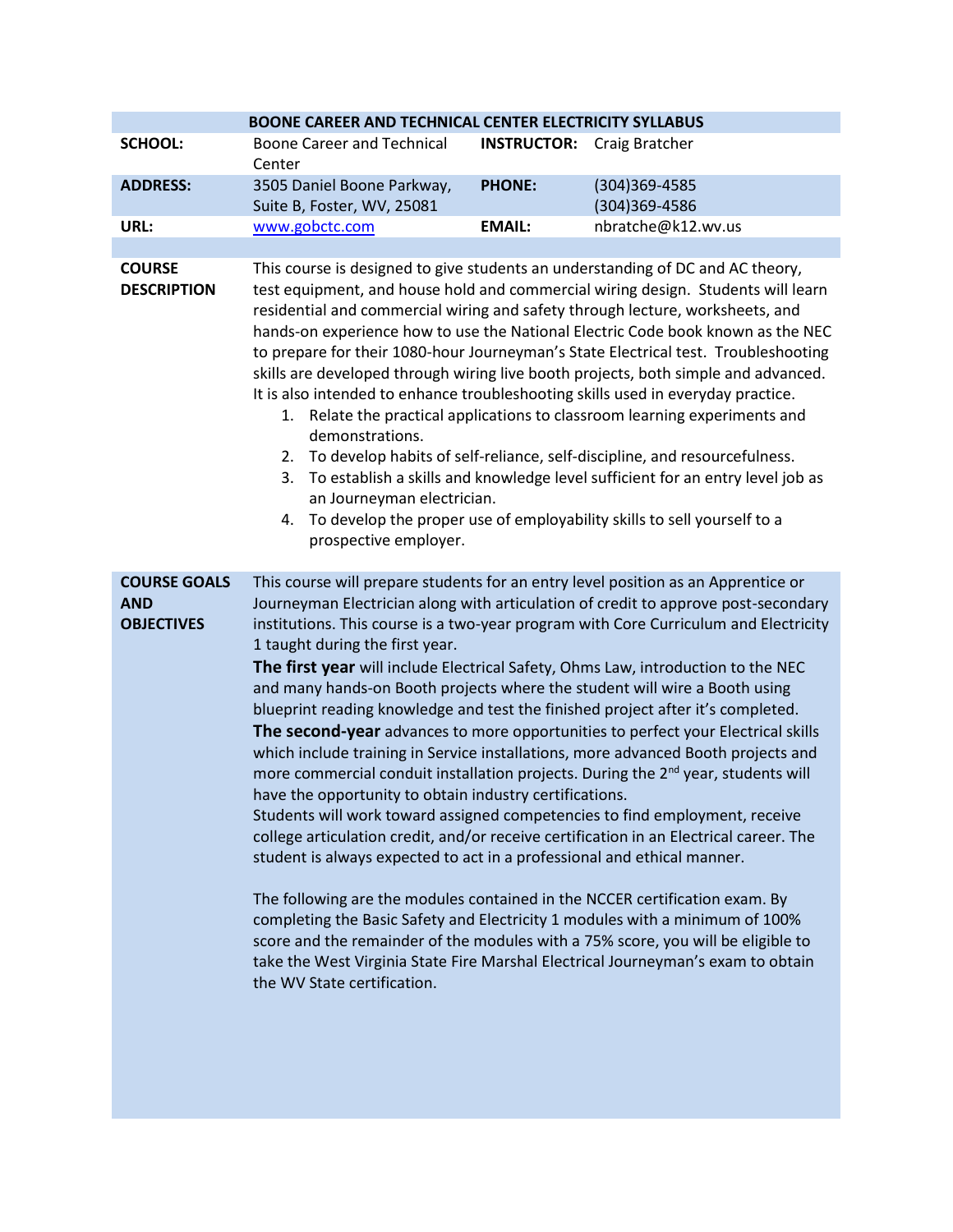#### **Core Curriculum Modules**

- I. Basic Safety
- II. Introduction to Construction Math
- III. Introduction to Hand Tools
- IV. Introduction to Power Tools
- V. Introduction to Construction Drawings
- VI. Basic Communication Skills
- VII. Basic Employability Skills
- VIII. Introduction to Materials Handling

## **Electricity 1 Modules**

- I. Orientation to Electrical Trades
- II. Electrical Safety
- III. Introduction to Electrical Circuits
- IV. Electrical Theory
- V. Introduction to the NEC
- VI. Device Boxes
- VII. Hand Bending
- VIII. Raceways and Fittings
- IX. Conductors and Cables
- X. Basic Construction Drawings
- XI. Residential Electrical Services
- XII. Electrical Test Equipment

### **Electricity 2 Modules**

- I. Alternating Current
- II. Motors: Theory and application
- III. Electric Lighting
- IV. Conduit Bending
- V. Pull and Junction Boxes
- VI. Conductor Installations
- VII. Cable Tray
- VIII. Conductor Terminations and Splices
- IX. Grounding and Bonding
- X. Circuit Breakers and Fuses
- XI. Control Systems and Fundamental Concepts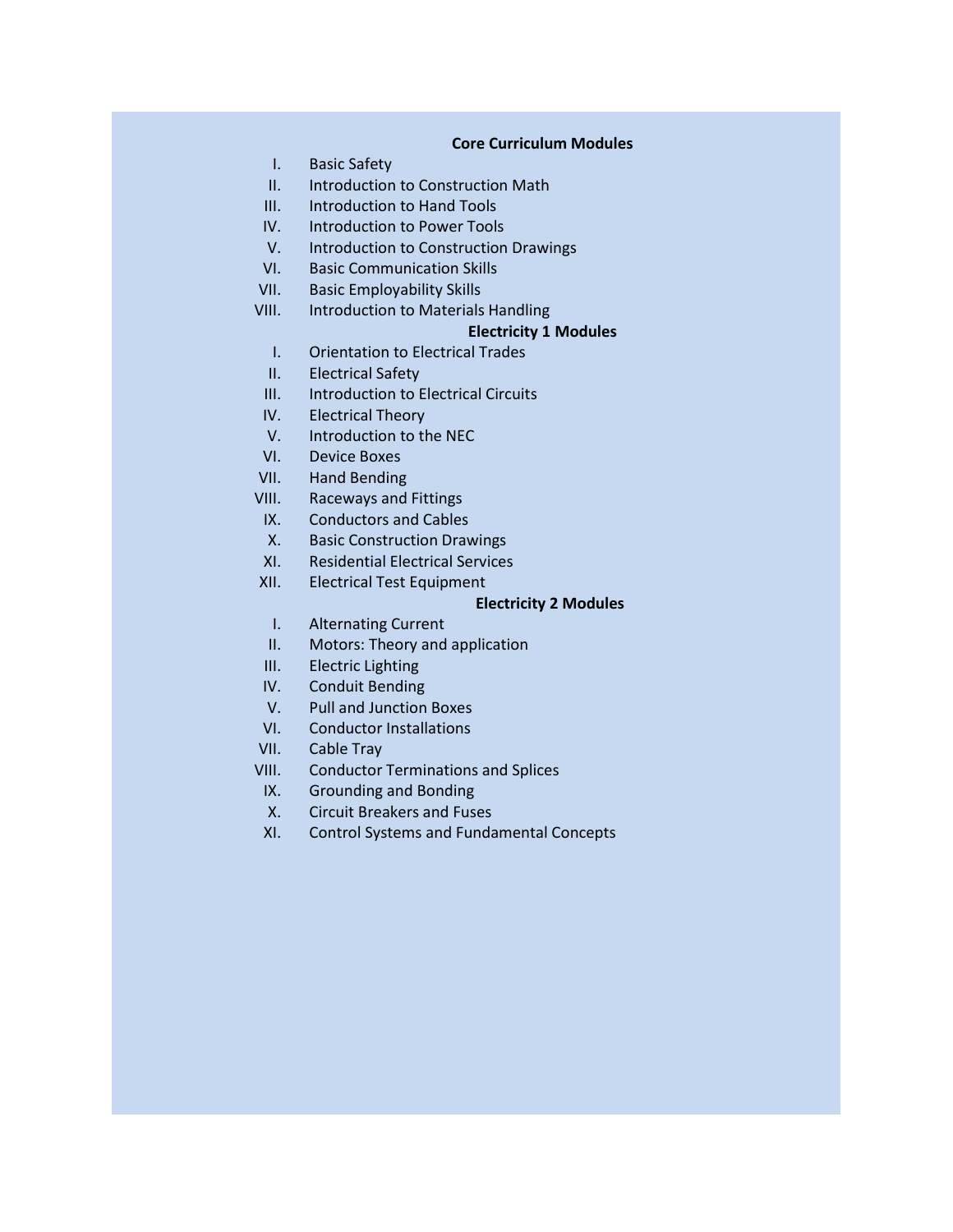#### **ATTENDANCE POLICY AND GRADING** Boone Career and Technical Center Places a high priority on attendance because the attendance pattern established by the student in school often sets an attendance pattern for employment. To benefit from the primary purpose of the school experience, it is essential that each student maintain regular and punctual attendance. Class attendance is necessary for learning and academic achievement as well as for developing the habits of **punctuality, dependability, and selfdiscipline demanded by business and industry.** Regular attendance in the Technology Center's labs is essential to allow students to fully participate in class instruction, discussion and skill development. During the COVID-19 Pandemic, your participation is essential to stay on pace when doing remote learning either from the school or your home. Assignments are not busy work and must be turned on the date they are assigned.

Absences are set by the West Virginia State Board of Education and the State Fire Marshal. No more than six (6) per year or twelve (12) in two years are allowed in order to qualify to be a completer in the class and will be able to take the state Journeyman Electrician test after graduation. This includes all unexcused absences. Only Dr excuses or school activities excuses will be considered.

Grading is based on testing and the evaluations of attendance and finished Hands on Booth Projects according to the NCCER curriculum and NEC Code regulations.

| <b>STUDENT</b>    | Student grades will be assigned according to the table below. |             |  |
|-------------------|---------------------------------------------------------------|-------------|--|
| <b>ASSESSMENT</b> |                                                               | $90 - 100$  |  |
|                   |                                                               | $80 - 89.5$ |  |
|                   |                                                               | $70 - 79.5$ |  |
|                   |                                                               | $60 - 69.5$ |  |

**F 0 – 59.5**

| <b>CERTIFICATE</b> / | Attendance and Class Participation              |  |
|----------------------|-------------------------------------------------|--|
| <b>COURSE</b>        | Completion of All Assignments                   |  |
| <b>REQUIREMENTS</b>  | Completion of Assigned Readings and Work Sheets |  |
|                      | Following Safety and Clean – Up Duties          |  |

#### **CERTIFICATIONS**

#### NCCER Core

- NCCER Electricity 1
- Fork Lift Training
- 1080 Hour Completers Certificate
- Journeyman State Test
- EDGE Credit
- OSHA 10
- NOCTI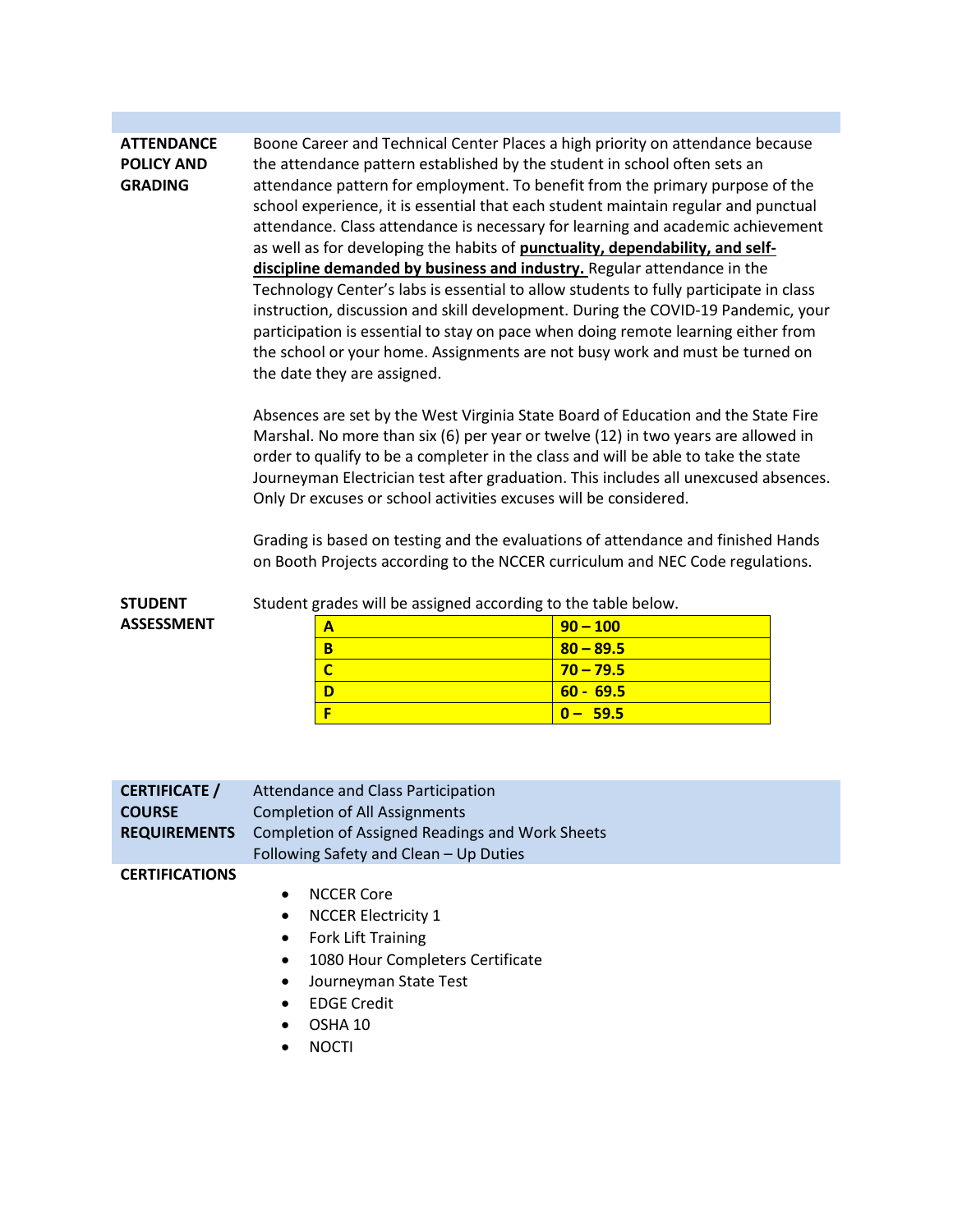| <b>COURSE</b>       | 1 <sup>st</sup> Year Juniors                                                    |  |  |
|---------------------|---------------------------------------------------------------------------------|--|--|
|                     | Week 1 Basic Core Safety- Core                                                  |  |  |
| <b>CALENDAR</b>     | Week 3 Electrical Theory/ Ohms Law-Core                                         |  |  |
| (Timeline for       | Week 5 Intro to Construction Drawings-Core                                      |  |  |
| skills check offs)  | Week 6 Intro to Hand Tools-Core                                                 |  |  |
| <b>Students who</b> | Week 7 Intro to Electric Circuits-Ele 1                                         |  |  |
| attend regularly    | Week 8 Booth Project #1                                                         |  |  |
| and possess         | Week 9 Booth Project #2                                                         |  |  |
| determination       | Week 10 Intro to Power Tools- Core                                              |  |  |
| should be on        | Week 12 Conductors and Cables-Ele 1                                             |  |  |
| track with this     | Week 14 Booth Project #3                                                        |  |  |
| skills check off    | Week 15 Thanksgiving Break                                                      |  |  |
| timeline. If a      | Week 16 Hand Bending-Ele 1                                                      |  |  |
| student should      | Week 17 Booth Project #4                                                        |  |  |
| fall behind they    | Week 19 Christmas Break                                                         |  |  |
| will be afforded    | Week 20 Christmas Break                                                         |  |  |
| the opportunity     | Week 21 Conduit Bending- Ele 2/ Booth Project #5                                |  |  |
| to make up any      | Week 23 Residential Electrical Services- Ele 1                                  |  |  |
| work they have      | Week 24 Booth Project #5                                                        |  |  |
| missed or fell      | Week 25 Prepare for Skills In-House Competition                                 |  |  |
| behind on.          | Week 26 Skills In-House                                                         |  |  |
|                     | Week 28 Race ways and fittings- Ele 1                                           |  |  |
|                     | <b>Week 30 Construction Math- Core</b>                                          |  |  |
|                     | Week 33 Basic Communications Skills- Core                                       |  |  |
|                     | Week 34 Spring Break                                                            |  |  |
|                     | Week 35 Basic Employability Skills- Core                                        |  |  |
|                     | Week 36 Booth Project # 6,7,8                                                   |  |  |
|                     | Special note: During the COVID-19 Pandemic Some classes will be done in         |  |  |
|                     | accordance with Schoology. Students will need to check their Schoology accounts |  |  |
|                     | daily for lessons, memos, comments, testing and grades.                         |  |  |
|                     |                                                                                 |  |  |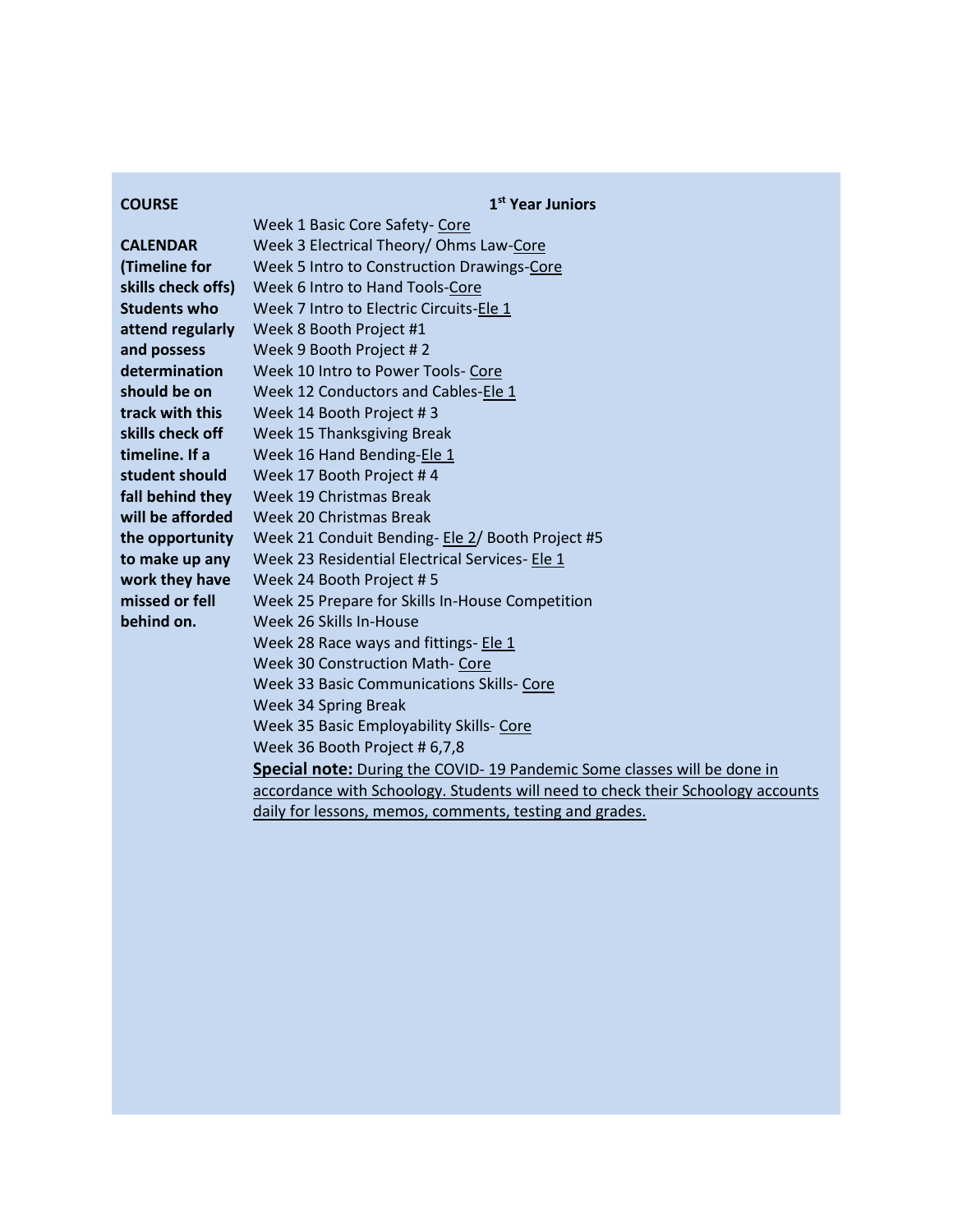# **2 nd Year Seniors**

Week 1 Electrical Safety Review- Ele 1 Week 2 Booth Project Review, Hands on Proj Week 3 Ohms Law review/ Alternating Current- Ele 2 Week 5 Booth Project #1 Week 7 Booth Project # 2 Week 9 Motors Theory- Ele 2 Week 11 Motor Report/ Home Made motor Week 13 Booth Project # 3 Week 14 Prepare for Skills In-House Competition Week 15 Thanksgiving Break Week 16 In-House Skills USA Competition Week 17 Control Systems and Fundamental concepts Week 19 Christmas Break Week 20 Christmas Break Week 21 NEC Code Practice Week 23 Booth Project/ School Project Week 26 Conductor termination and splices- Ele 2 Week 27 Residential Services- Ele 1 Week 29 Booth Project # 5 Week 30 Skills USA/ Grounding and Bonding Week 32 NEC Practice for Journeyman's State test Week 34 Spring Break Week 35 NEC Preparedness/ End of School activates/ Senior Testing NOTE: Test dates for OSHA -10 and NOCTI have not been established as of this date. **Special note:** During the COVID- 19 Pandemic Some classes will be done in accordance with Schoology. Students will need to check their Schoology accounts daily for lessons, memos, comments, testing and grades.

#### **INSTRUCTOR INFORMATION** Mr. Bratcher has over 38 years 'of experience in the Electrical and HVAC fields and is the owner of his own company. Mr. Bratcher has over 17 years as an instructor at the Boone Career and Technical Center. Mr. Bratcher is a Master Electrician and an EPA Certified HVAC Technician. He is EDGE Certified through the West Virginia